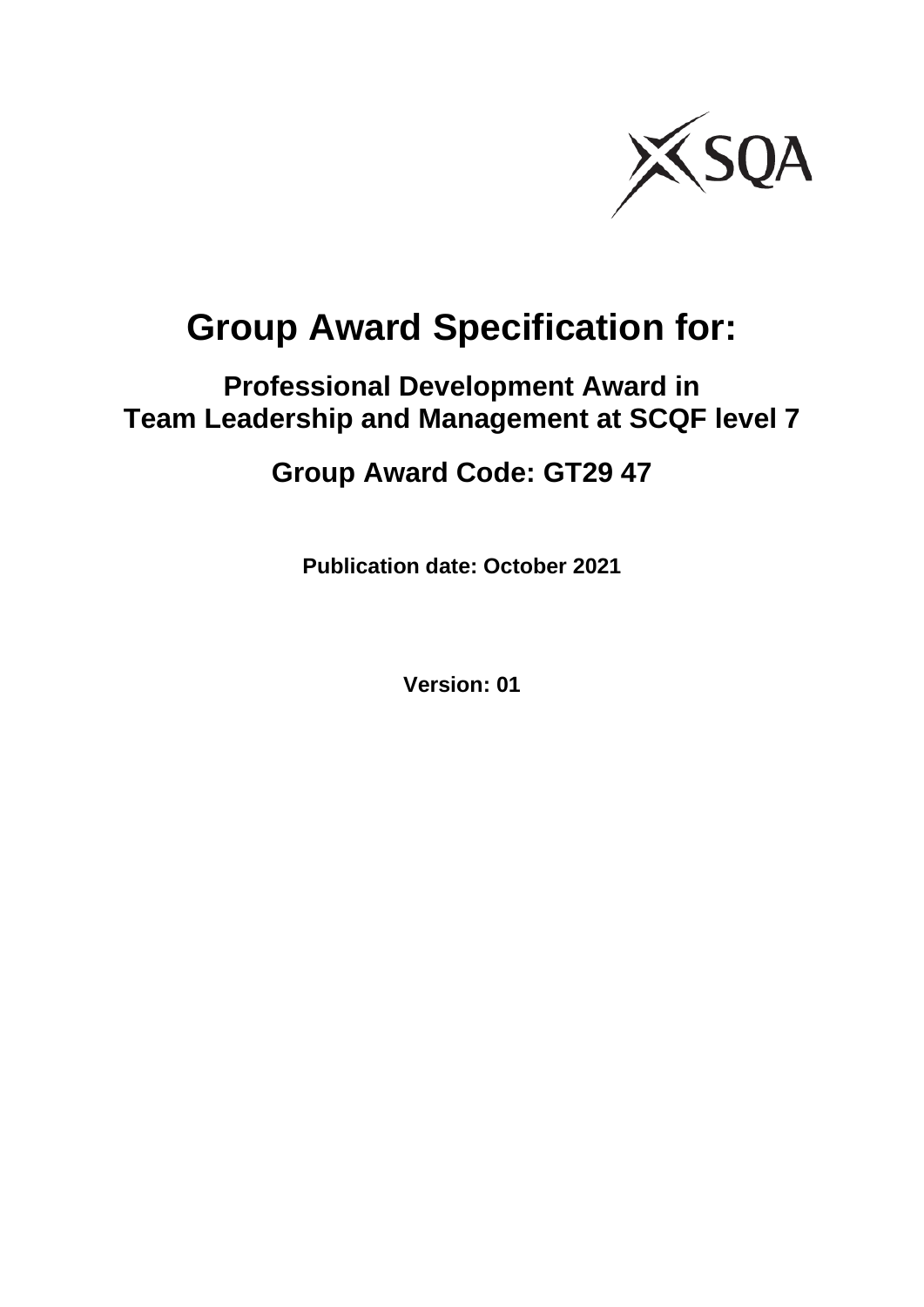## **Contents**

| 1 | 1.1<br>1.2                      | <b>Introduction</b><br>Background information on PDA in Leadership and Management<br>Target group                                                                                                                                                                                                                       | 1<br>1<br>1                                   |
|---|---------------------------------|-------------------------------------------------------------------------------------------------------------------------------------------------------------------------------------------------------------------------------------------------------------------------------------------------------------------------|-----------------------------------------------|
|   | 2.1                             | 2 Qualification structure<br><b>Structure</b>                                                                                                                                                                                                                                                                           | $\boldsymbol{2}$<br>$\overline{2}$            |
| 3 | 3.1<br>3.2                      | Aims of the qualification<br>General aims of the qualification<br>Specific aims of the qualification                                                                                                                                                                                                                    | 3<br>3<br>3                                   |
|   | 4.1                             | 4 Recommended entry to the qualifications<br>Core Skills entry profile                                                                                                                                                                                                                                                  | 4<br>4                                        |
| 5 | 5.1<br>5.2<br>5.3<br>5.4        | Additional benefits of the qualification in meeting employer needs<br>Mapping of qualification aims to units<br>Mapping of National Occupational Standards (NOS) and/or trade body standards<br>Mapping of Core Skills development opportunities across the qualifications<br>Assessment strategy for the qualification | 5<br>5<br>$\overline{5}$<br>5<br>6            |
|   | 6.1<br>6.2<br>6.3<br>6.4<br>6.5 | 6 Guidance on approaches to delivery and assessment<br>Sequencing/integration of units<br>Recognition of prior learning<br>Opportunities for e-assessment<br>Support materials<br>Resource requirements                                                                                                                 | 7<br>$\overline{7}$<br>$\,8\,$<br>8<br>9<br>9 |
|   |                                 | 7 General information for centres<br>Equality and inclusion<br>Internal and external verification                                                                                                                                                                                                                       | 10<br>10<br>10                                |
|   |                                 | 8 Glossary of terms                                                                                                                                                                                                                                                                                                     | 11                                            |
| 9 |                                 | <b>General information for learners</b>                                                                                                                                                                                                                                                                                 | 13                                            |
|   | 1<br>2.1<br>2.2<br>2.3<br>3.1   | Assessment Strategy for PDA in Leadership and Management<br>Introduction<br>2 Requirements of assessors/tutors and internal verifiers<br>Assessors<br>Internal verifiers<br>Continuing professional development (CPD) records<br>3 Evidence<br>Evidence from classroom-based activities                                 | 14<br>15<br>15<br>15<br>15<br>16<br>16<br>16  |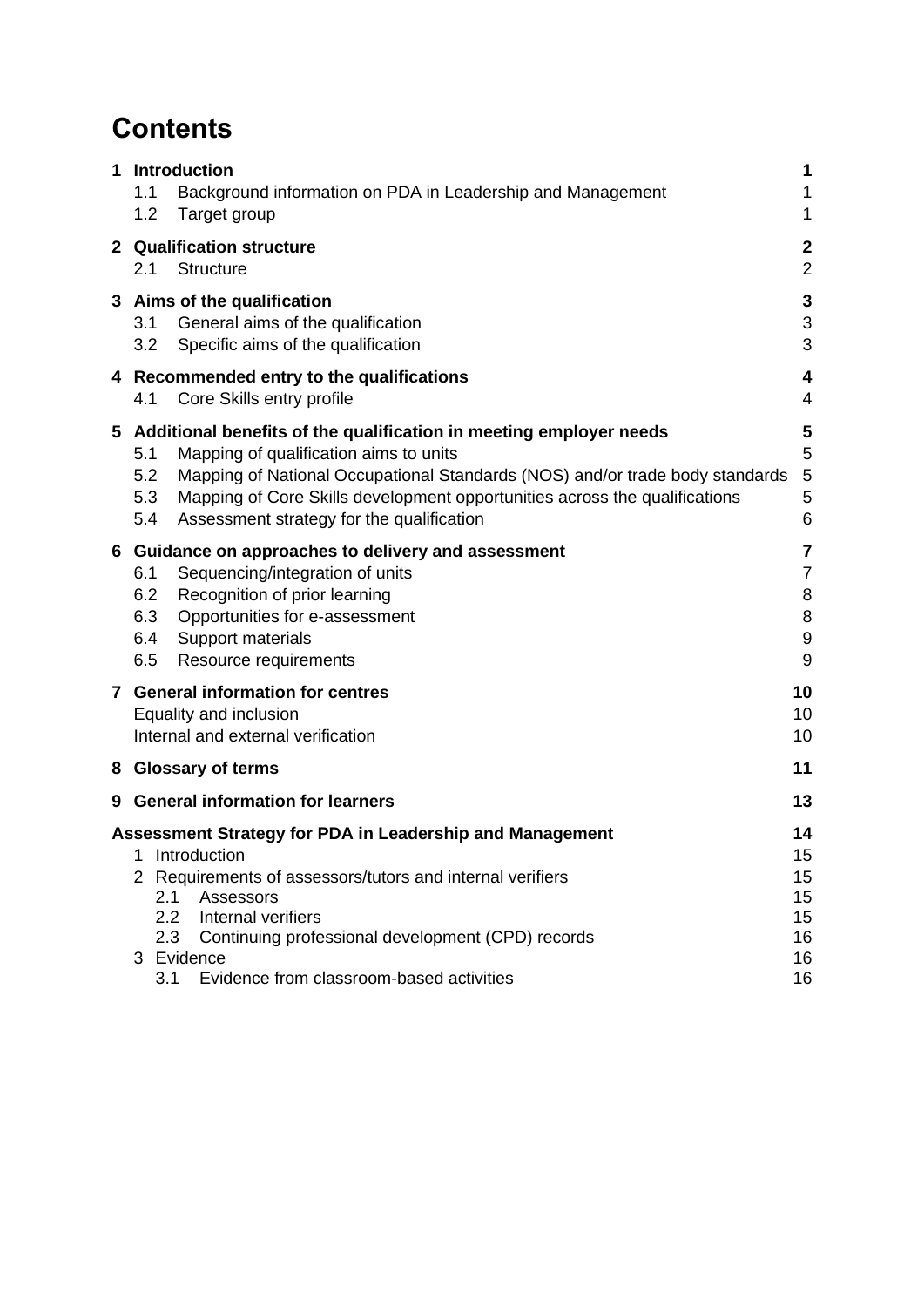## <span id="page-2-0"></span>**1 Introduction**

The purpose of this group award specification is to:

- assist centres to implement, deliver and manage the qualification
- provide a guide for new staff involved in offering the qualification
- inform course managers teaching staff, assessors, learners, employers and higher education institutes of the aims and purpose of the qualification
- provide details of the range of learners the qualification is suitable for and the progression opportunities available to them

This document includes background information on the development of the group award, aims, guidance on access, details of the group award structure, and guidance on delivery.

#### <span id="page-2-1"></span>**1.1 Background information on Professional Development Award (PDA) in Leadership and Management**

The Professional Development Award in Leadership and Management is part of a suite of PDAs at SCQF level 6 to SCQF level 11 which have been developed under the SQA Design Principles for Professional Development Awards.

The Leadership and Management PDA is in line with the others in the suite in that it consists of two units. This means that learners can develop or enhance their managerial skills and achieve certification in a relatively short period of time.

The Leadership and Management PDA offers a wide range of leadership and management units. Learners must achieve two of the units to successfully complete the PDA (one leadership unit from a restricted mandatory section and one other unit from the optional section). The wide range of optional units allows centres and learners the flexibility to choose the unit which is most appropriate for their situation.

The PDA is a practical award designed to meet the needs of those who wish to develop as managers and leaders through their own experience in the workplace or through a more formal learning process, for example at a college or with a training provider.

#### <span id="page-2-2"></span>**1.2 Target group**

The PDA is aimed at team leaders, first line managers, middle managers and aspiring managers and is suitable across the private, public and voluntary sectors. It is also appropriate for small, medium and large organisations.

The **PDA in Team Leadership and Management at SCQF level 7** is designed for those looking to move into their first formal team leadership role or those new to team leadership. It will provide opportunities to develop competence and knowledge in providing direction and motivation to achieve consistent team success.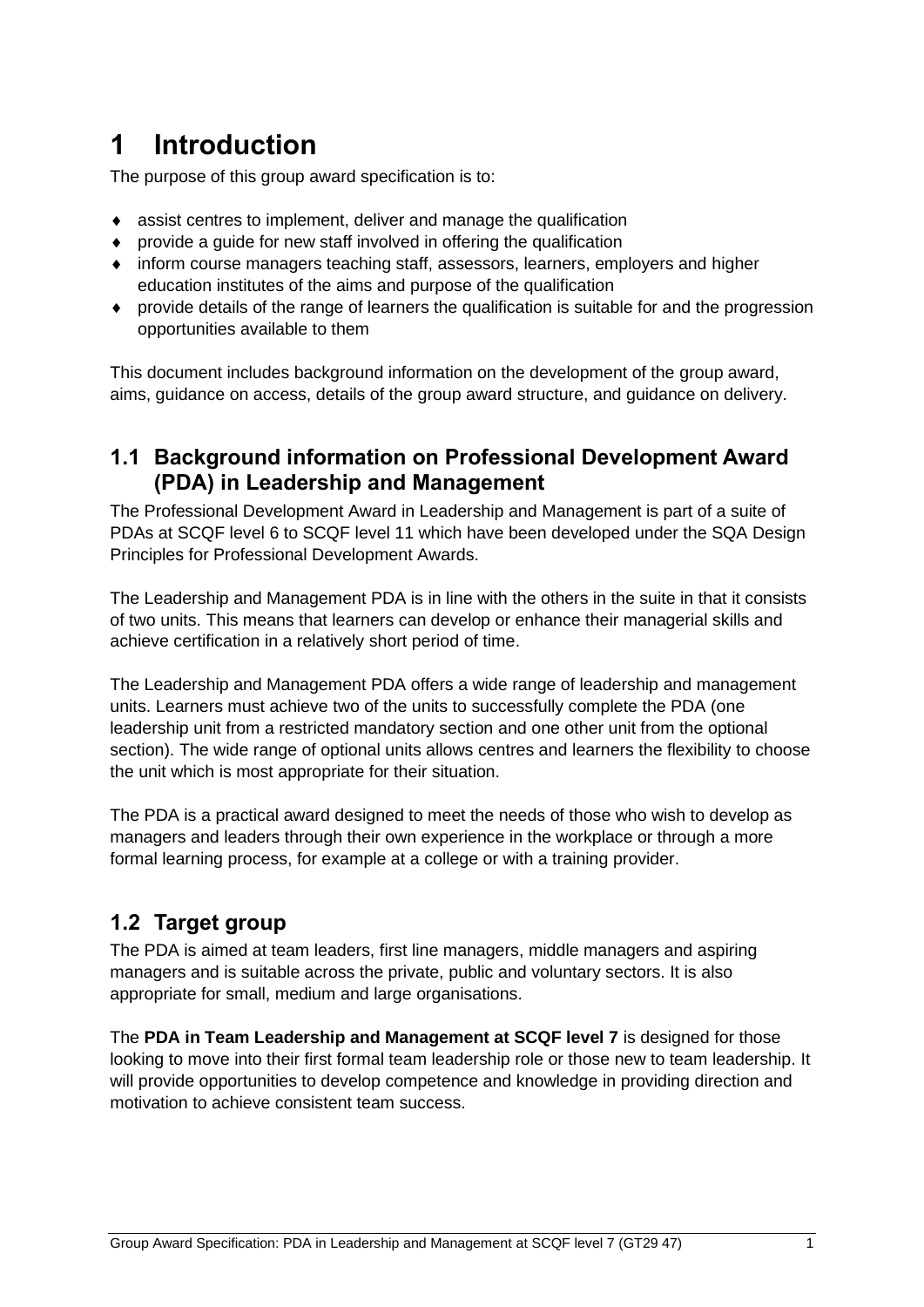## <span id="page-3-0"></span>**2 Qualification structure**

#### <span id="page-3-1"></span>**2.1 Structure**

#### **PDA in Team Leadership and Management at SCQF level 7 (GT29 47)**

The PDA in Team Leadership and Management at SCQF level 7 will be achieved on successful completion of one mandatory unit and one optional unit.

#### **Mandatory unit**

| <b>SQA code</b> | Unit title                     | <b>SCQF</b><br>level | <b>SCQF</b><br>credit<br>points |
|-----------------|--------------------------------|----------------------|---------------------------------|
| <b>HV2C 47</b>  | Management: Leadership at Work |                      | 8                               |

#### **Optional units (learners must select at least one unit from the following)**

| <b>SQA code</b> | <b>Unit title</b>                                                     | <b>SCQF</b><br>level | <b>SCQF</b><br>credit<br>points |
|-----------------|-----------------------------------------------------------------------|----------------------|---------------------------------|
| <b>HT5H 47</b>  | Management: Developing Self Management Skills                         | $\overline{7}$       | 8                               |
| <b>J1NG 47</b>  | Managing and Working with People                                      | $\overline{7}$       | 16                              |
| J1E6 47         | <b>Manage Operational Resources</b>                                   | $\overline{7}$       | 16                              |
| HP73 47         | Creating a Culture of Customer Care                                   | $\overline{7}$       | 8                               |
| <b>HR1P47</b>   | Health and Safety Legislation: An Introduction                        | $\overline{7}$       | 8                               |
| <b>HP6N 47</b>  | Marketing: An Introduction                                            | $\overline{7}$       | 8                               |
| J2FD 47         | Human Resource Management: Introduction                               | $\overline{7}$       | 8                               |
| <b>HW7W 47</b>  | <b>Management of Quality</b>                                          | $\overline{7}$       | 16                              |
| <b>HR2P 47</b>  | <b>Public Sector: An Introduction</b>                                 |                      | 8                               |
| J1E4 47         | Business Management: An Introduction                                  |                      | 8                               |
| <b>J57S48</b>   | Management: Plan, Lead and Implement Change<br>8                      |                      | 8                               |
| <b>J5FB 48</b>  | Management: Develop Strategic Plans                                   |                      | 8                               |
| <b>J5FA 48</b>  | Management: Strategic Change                                          |                      | 8                               |
| <b>HW8T48</b>   | Management Research                                                   | 8                    | 8                               |
| <b>HR2N 48</b>  | Management and Leadership in the Public Sector                        | 8                    | 8                               |
| <b>J5RR 48</b>  | Human Resource Management: Employee<br><b>Relationship Management</b> |                      | 8                               |
| HV58 48         | Project Management: Project Justification and Planning                |                      | 8                               |
| <b>J5RS 48</b>  | Human Resource Management: Performance<br>Management                  | 8                    | 8                               |
| <b>HP7948</b>   | <b>Presentation Skills</b>                                            | 8                    | 8                               |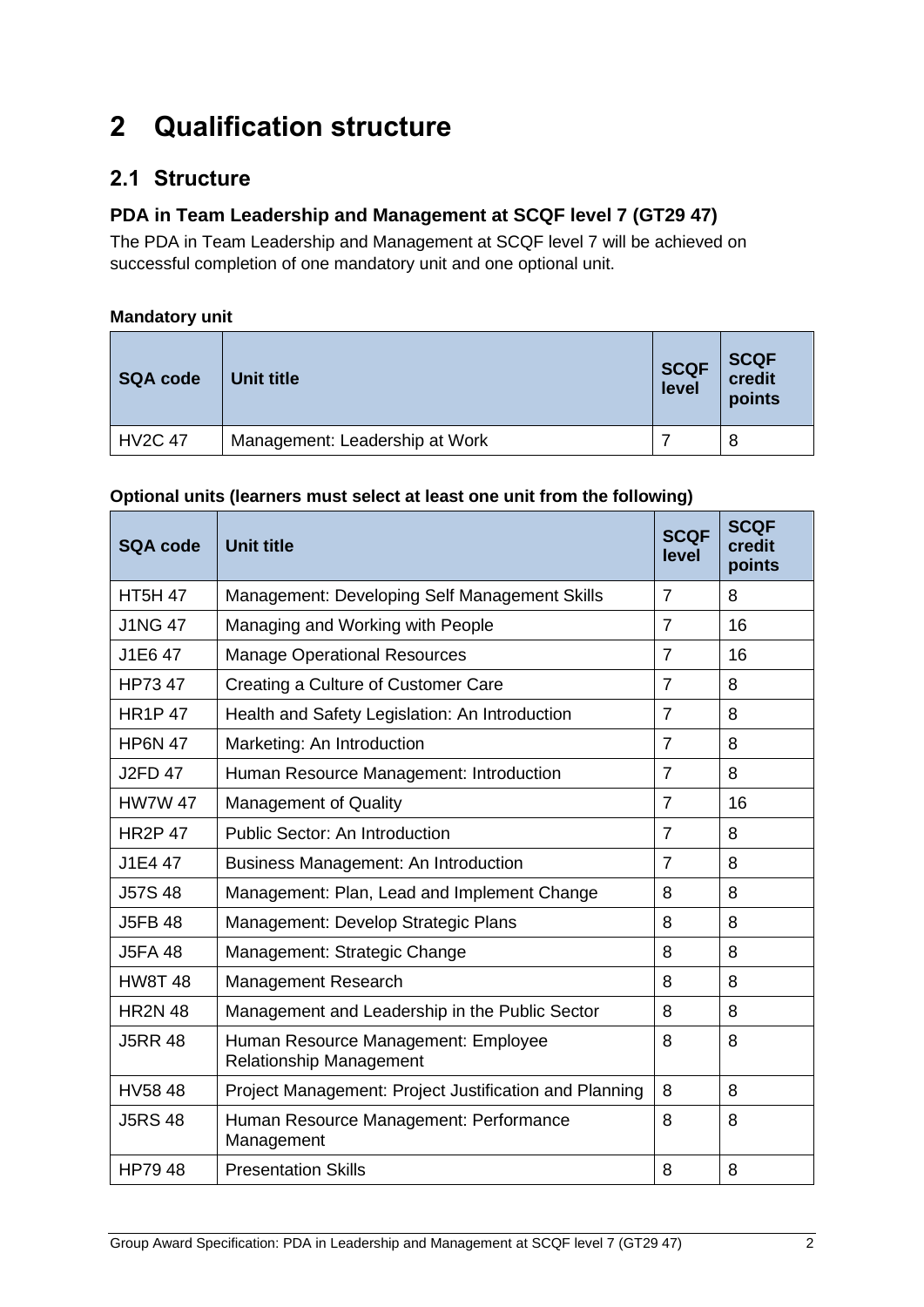## <span id="page-4-0"></span>**3 Aims of the qualification**

The overall aim of the PDA in Leadership and Management is to provide those in leadership and management positions. or aspiring to such a role, with the opportunity to develop an understanding of key leadership and management theories and concepts. It also aims to develop the skills needed to enhance current levels of competence among leaders, managers and aspiring leaders and managers.

#### <span id="page-4-1"></span>**3.1 General aims of the qualification**

The general aims of the PDA in Leadership and Management is to:

- 1 enable progression within the SCQF framework of qualifications
- 2 develop core and transferable skills
- 3 develop generic skills which can apply across a range of leadership and managerial roles and activities
- 4 develop a set of knowledge, skills, behaviours and experiences to prepare and/or enhance learners' skills and knowledge to ensure strong leaders and managers of the future

#### <span id="page-4-2"></span>**3.2 Specific aims of the qualification**

#### **3.2.1PDA in Team Leadership and Management at SCQF level 7**

- 1 Enable learners to develop and achieve competence and knowledge in providing direction and motivation.
- 2 Enhance learners' confidence and achieve consistent team success.
- 3 Provide recognition for the leadership and management competences achieved by learners in their work as a leader/manager or aspiring leader/manager.
- 4 Provide flexibility for learners and centres through alternative ways to undertake units in the SQA Advanced Certificate and Diploma in Management and Leadership or SVQs in Management at an appropriate level.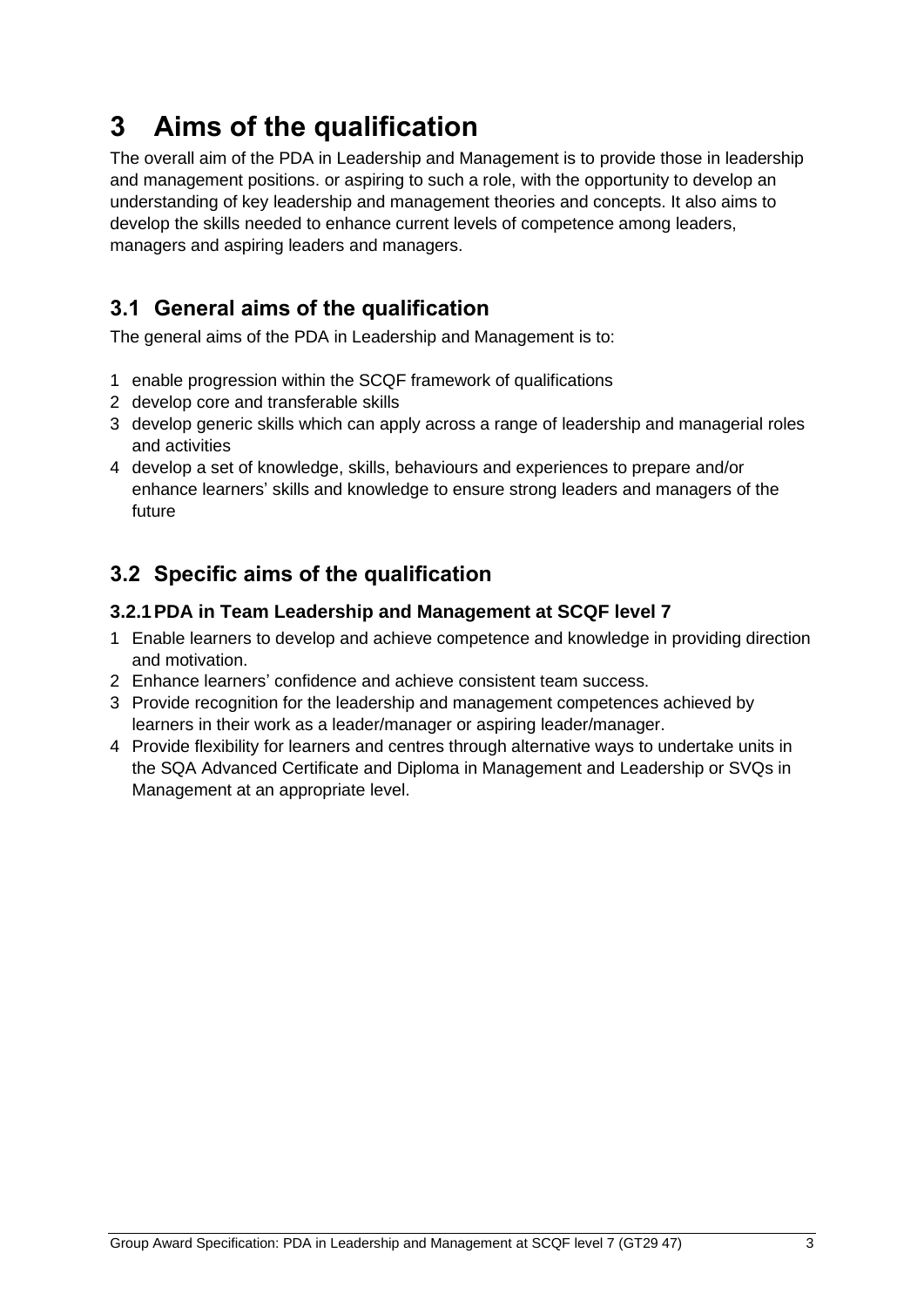## <span id="page-5-0"></span>**4 Recommended entry to the qualifications**

Entry to this qualification is at the discretion of the centre. The following information on prior knowledge, skills, experience or qualifications that provide suitable preparation for this qualification has been provided as guidance only.

**The PDA in Team Leadership and Management at SCQF level 7** is designed for those looking to move into their first formal team leadership role or those new to team leadership. It is recommended that learners have good communications skills which could be evidence by prior experience or SQA units at SCQF level 6.

For those learners aspiring to leadership and managerial posts or in leadership/managerial posts and undertaking SQA Advanced units, entry will be at the discretion of the centre. Centres should however consider the learner's previous achievement, experience and ability to ensure that they are registered on the appropriate level of PDA, ie one which allows them to have a reasonable chance of achievement.

#### <span id="page-5-1"></span>**4.1 Core Skills entry profile**

The Core Skill entry profile provides a summary of the associated assessment activities that exemplify why a particular level has been recommended for this qualification. The information should be used to identify if additional learning support needs to be put in place for learners whose Core Skills profile is below the recommended entry level or whether learners should be encouraged to do an alternative level or learning programme.

The most important Core Skills for leaders and managers and aspiring leaders/managers are *Communication, Working with Others* and *Problem Solving*. It is expected that learners undertaking a PDA in Leadership and Management would have well-developed skills in these areas at an appropriate level to the PDA being undertaken, for example, learners undertaking a PDA at level 7 would be expected to have these Core Skills at SCQF level 6 (the highest level of Core Skills).

Finally, good ICT and Numeracy are sought-after skills for managers but the level of Core Skill required should be influenced by the level and type of specific unit learners are selecting. For example, it is expected that anyone wishing to undertake a unit on budgeting or financial management would have well-developed numeracy skills.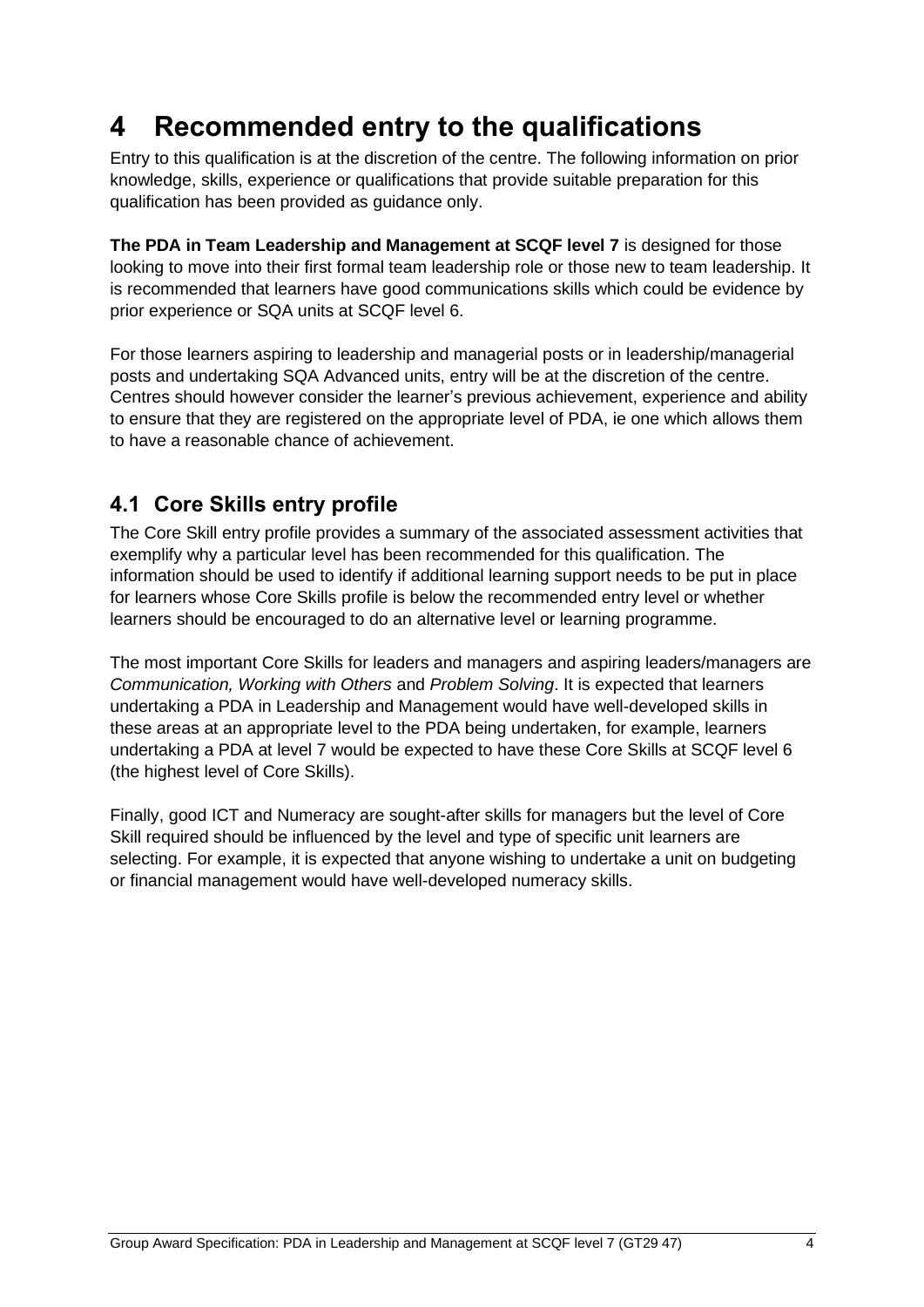### <span id="page-6-0"></span>**5 Additional benefits of the qualification in meeting employer needs**

This qualification was designed to meet a specific purpose and what follows are details on how that purpose has been met through mapping of the units to the aims of the qualification. Through meeting the aims, additional value has been achieved by linking the unit standards with those defined in National Occupational Standards and/or trade/professional body requirements. In addition, significant opportunities exist for learners to develop the more generic skill, known as Core Skills through doing this qualification.

#### <span id="page-6-1"></span>**5.1 Mapping of qualification aims to units**

All units in the PDA will contribute to the achievement of the general aims.

The following grid shows how the mandatory unit meets the specific aims of the award.

**The PDA in Team Leadership and Management at SCQF level 7** 

| <b>Unit title</b>              | Aim 1 | Aim 2 | Aim <sub>3</sub> | Aim 4 |
|--------------------------------|-------|-------|------------------|-------|
| Management: Leadership at Work |       |       |                  |       |

#### <span id="page-6-2"></span>**5.2 Mapping of National Occupational Standards (NOS) and/or trade body standards**

The Management and Leadership SQA Advanced units were based on management and leadership NOS.

#### <span id="page-6-3"></span>**5.3 Mapping of Core Skills development opportunities across the qualifications**

The opportunity to develop Core Skills in the mandatory unit is as follows.

| <b>Unit title</b>                                    | <b>Communication</b> | <b>Numeracy</b> | <b>ICT</b> | <b>Problem</b><br><b>Solving</b> | Working<br>with<br><b>Others</b> |
|------------------------------------------------------|----------------------|-----------------|------------|----------------------------------|----------------------------------|
| Team Leadership                                      | X                    |                 |            | X                                | X                                |
| Leadership and Motivation                            | X                    |                 |            | X                                |                                  |
| Provide Leadership for your<br>Team                  | $\times$             | X               |            | X                                | X                                |
| Lead your Team                                       | X                    |                 |            | X                                | X                                |
| Management: Leadership at<br><b>Work</b>             | X                    |                 |            | X                                |                                  |
| Provide Leadership in your<br>Area of Responsibility | X                    | X               |            | X                                | X                                |
| Provide Leadership in your<br>Area of Responsibility | X                    | X               |            | X                                | X                                |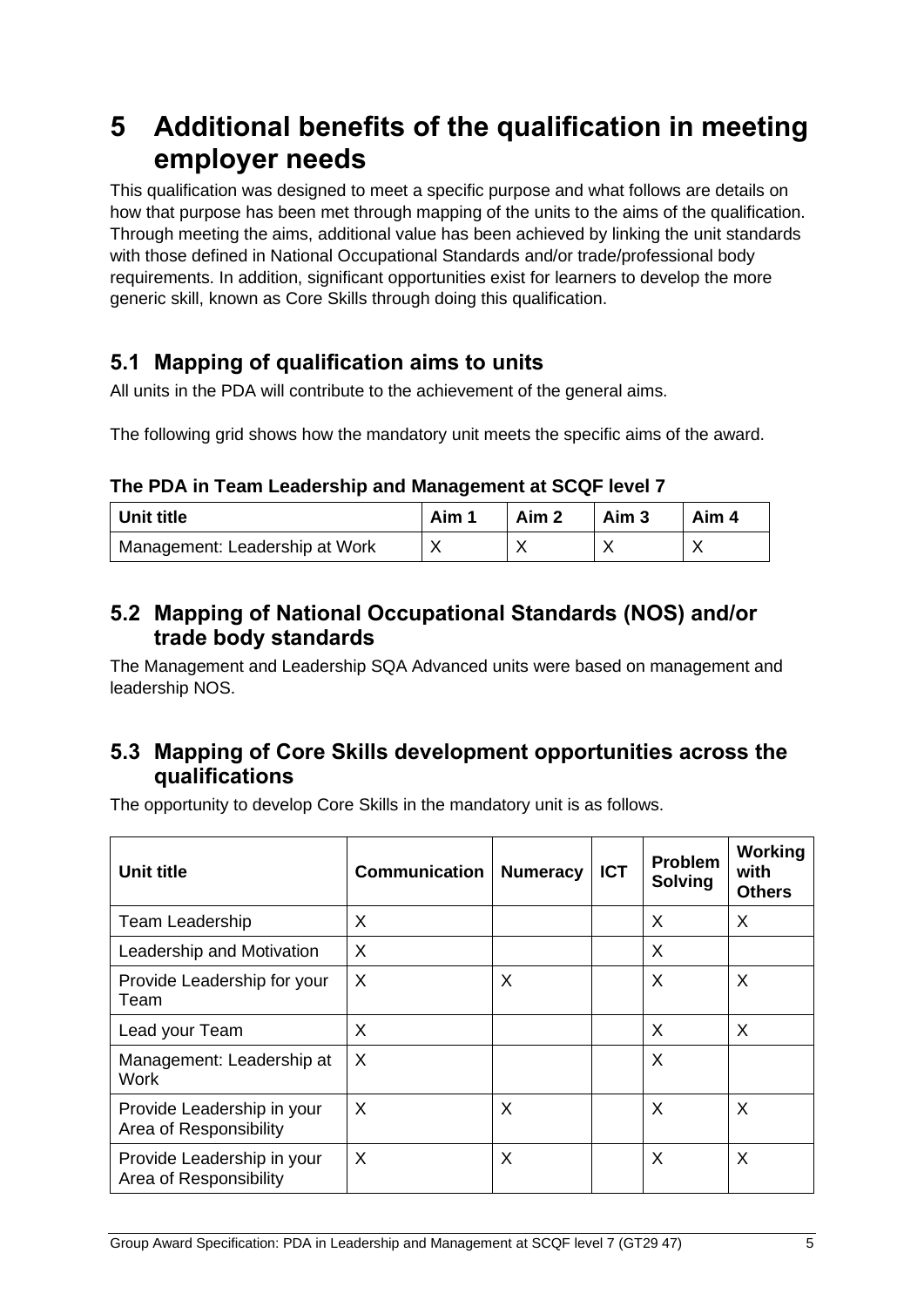| Unit title                                      | Communication | <b>Numeracy</b> | <b>ICT</b> | <b>Problem</b><br><b>Solving</b> | <b>Working</b><br>with<br><b>Others</b> |
|-------------------------------------------------|---------------|-----------------|------------|----------------------------------|-----------------------------------------|
| Leadership and Decision<br><b>Making Skills</b> | X             |                 |            | X                                |                                         |
| Leadership                                      | Χ             |                 |            | Х                                |                                         |
| Leading the Organisation                        | $\times$      |                 |            | Χ                                |                                         |
| Leadership for Managers                         | Χ             |                 |            | Х                                |                                         |

The unit support notes provide details for developing Core Skills across the other units in the framework.

#### <span id="page-7-0"></span>**5.4 Assessment strategy for the qualification**

Please see Appendix 1 for the Assessment Strategy for the PDA in Leadership and Management.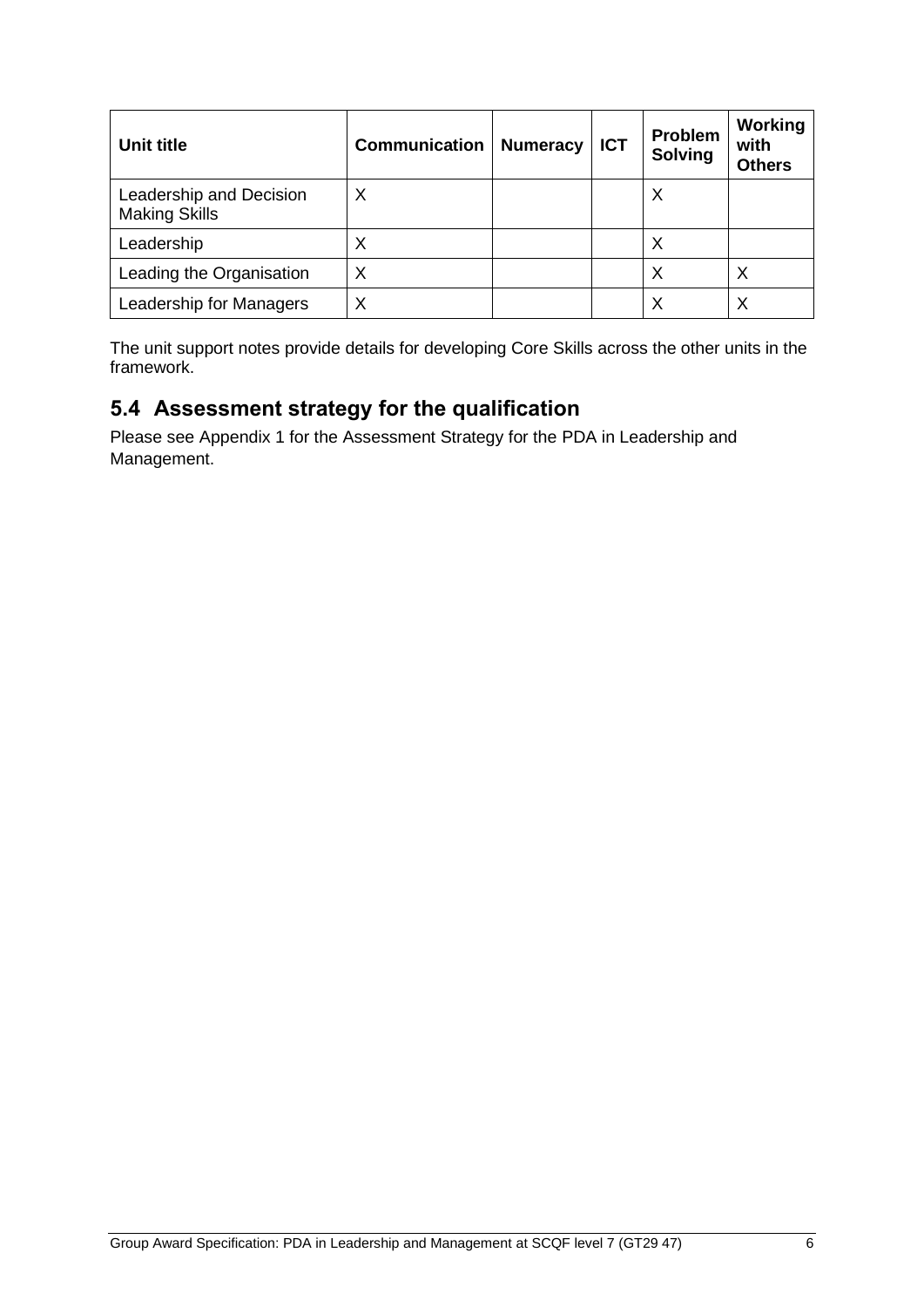### <span id="page-8-0"></span>**6 Guidance on approaches to delivery and assessment**

It is expected that centres will deliver the PDA in Leadership and Management using assessment methods/approaches which comply with the Assessment Strategy (see Appendix 1).

SQA Advanced units can be delivered and assessed in a classroom/training room or the workplace.

Predominantly, delivery and assessment should be based on a portfolio of evidence gathered by the learner. This should be presented in a manner which indicates that the learner is able to meet the requirements of the units. The unit specifications detail the evidence learners are required to generate.

Assessment evidence can be presented in any form appropriate to the learner and the activity undertaken, for example:

- written records, reports and presentations
- meeting agenda, minutes
- recordings of interviews/professional discussions
- emails/blogs
- assessor record of learner responses
- **\*** review sheets
- observation records
- video/photographs
- $\bullet$  diaries
- $\bullet$  iournals
- reflexive journal/account

Evidence may be paper based, recorded, oral or visual.

It is anticipated that the evidence will be produced in the form of a portfolio of evidence based on a case study. Mini case studies, questioning and/or professional discussion can be used to fill any gaps where it may not be possible to provide appropriate evidence.

If using a portfolio, learners should be guided through the process of portfolio building by their tutor/assessor or mentor who can help them to prepare and implement assessment plans and offer guidance and support. Portfolios may be paper based or centres may wish to use one of the many e-portfolio platforms available.

#### <span id="page-8-1"></span>**6.1 Sequencing/integration of units**

Delivery of the award is at the discretion of centres. Sequencing of the units is likely to depend on the particular units selected and/or the learners' work situation. It may also be possible to integrate the delivery and assessment of the two units selected.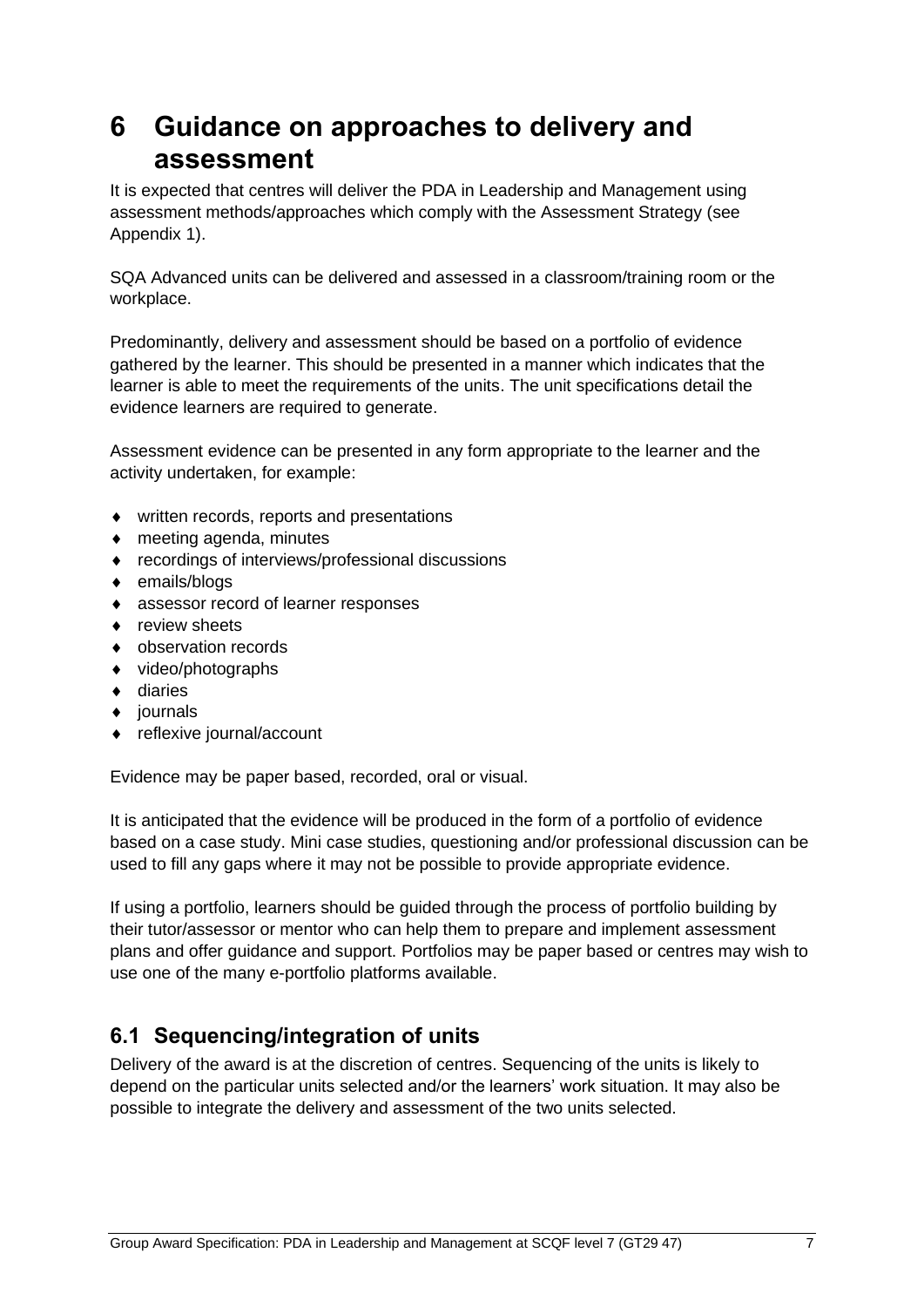#### <span id="page-9-0"></span>**6.2 Recognition of prior learning**

SQA recognises that learners gain knowledge and skills acquired through formal, non-formal and informal learning contexts.

In some instances, a full group award may be achieved through the recognition of prior learning. However, it is unlikely that a learner would have the appropriate prior learning and experience to meet all the requirements of a full group award.

The recognition of prior learning may **not** be used as a method of assessing in the following types of units and assessments:

- ◆ SQA Advanced Graded Units
- ◆ Course and/or external assessments
- Other integrative assessment units (which may or not be graded)
- Certain types of assessment instruments where the standard may be compromised by not using the same assessment method outlined in the unit
- Where there is an existing requirement for a licence to practise
- Where there are specific health and safety requirements
- Where there are regulatory, professional or other statutory requirements
- Where otherwise specified in an Assessment Strategy

More information and guidance on the recognition of prior learning (RPL) may be found on our website **[www.sqa.org.uk](http://www.sqa.org.uk/)**.

The following sub-sections outline how existing SQA unit(s) may contribute to this group award. Additionally, they also outline how this group award may be recognised for professional and articulation purposes.

#### **6.2.1Articulation and/or progression**

Learners completing a PDA in Leadership and Management will have many progression opportunities, eg other PDAs, SVQs in Management, SQA Advanced Certificates or Diplomas.

#### **6.2.2Professional recognition**

On successful achievement of this PDA, learners can apply for membership of the Chartered Management Institute (CMI) which means that they can become part of the professional community of managers and can benefit from the development opportunities that this can bring.

#### <span id="page-9-1"></span>**6.3 Opportunities for e-assessment**

Learners undertaking this PDA can generate evidence using an e-portfolio.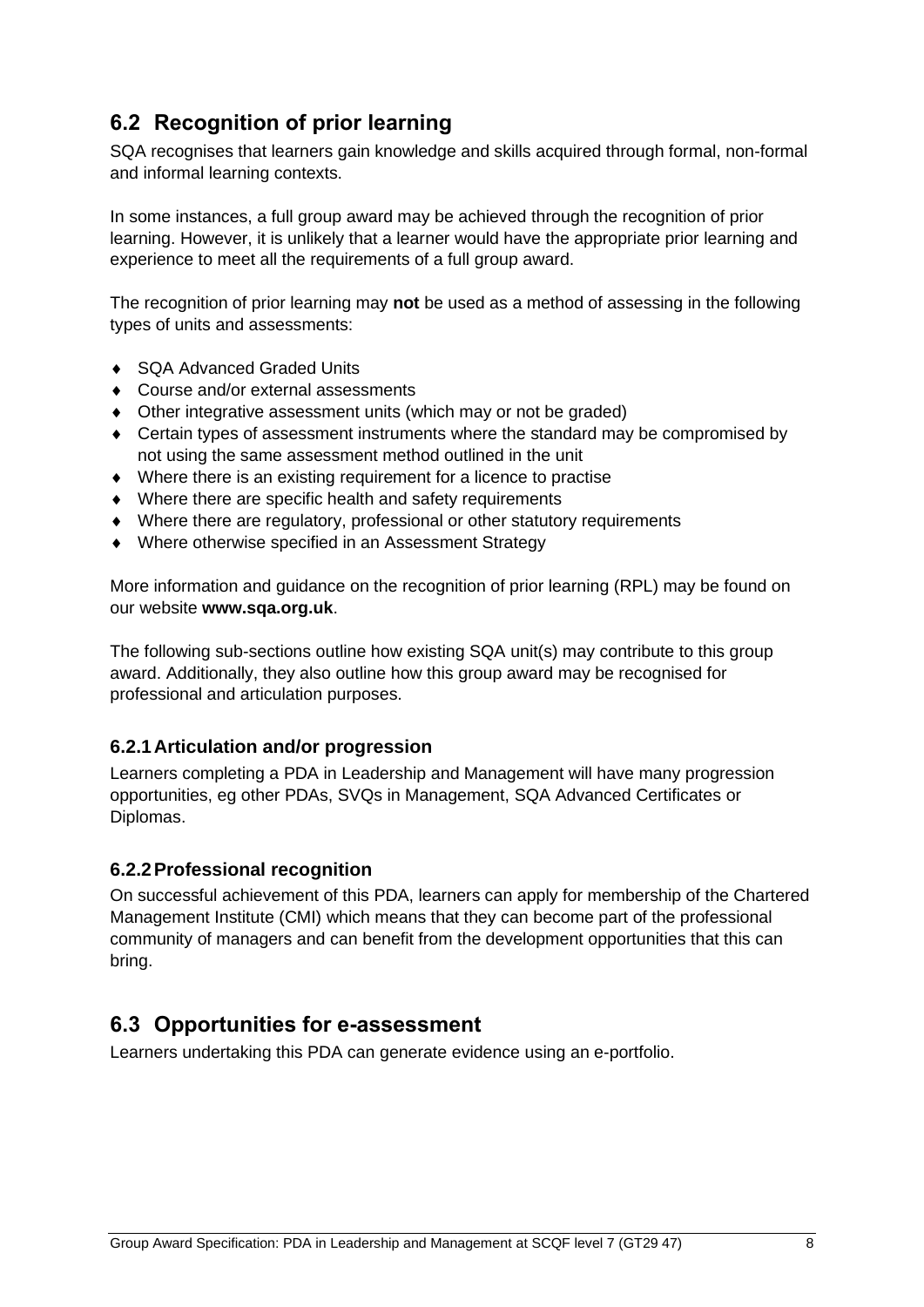#### <span id="page-10-0"></span>**6.4 Support materials**

SQA has developed a wide range of assessment support packs (ASPs) and learner support materials which are available to download from SQA's secure site. Not all units have support materials.

Some of the learner support packs also link to interactive activities. These provide a comprehensive learning package which give assistance particularly if learners are undertaking the PDA as an open or distance learning student. Each Learner Support Pack is broken down into sections which link broadly to the relevant unit and provide a framework for learning leading the learner through the development in a logical way. The interactive activities reinforce the learning and provide illustrations of theory, activities and case studies.

The ASPs and learner support packs are available to download from SQA's secure website.

SQA has recently launched **[https://ushare.education](https://ushare.education/Ushare/Home)**; a free-to-use online community that allows users to comment on, rate and share links to open-source learning and teaching materials.

Ushare allows students, teachers, lecturers and other education professionals to share links to relevant resources, such as articles and videos, presentations and research that assist with the delivery and study of a number of SQA qualifications and awards.

There are a number of contributions on Ushare for leadership and management materials.

#### <span id="page-10-1"></span>**6.5 Resource requirements**

There are no set qualifications required for assessors and internal verifiers of the SQA Advanced units. However, centres must be able to show that staff are:

- competent in the subject/occupational area to a level appropriate to the qualification
- competent in assessment (or internal verification) of the type involved in the qualification
- familiar with the procedures and documentation for the qualification

Centres should keep up to date with developments in legislation and management practices relevant to the knowledge and skills within the PDA.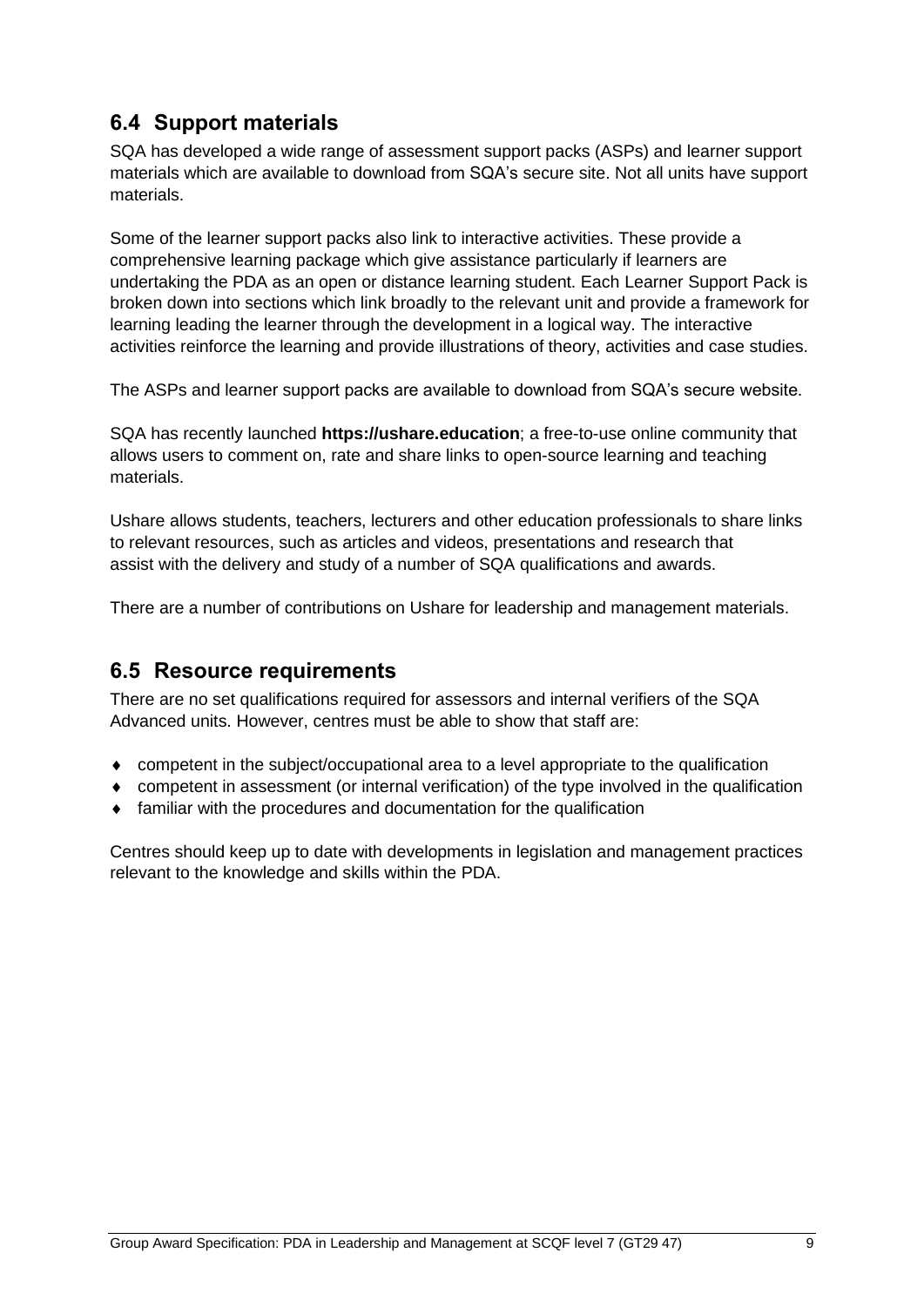## <span id="page-11-0"></span>**7 General information for centres**

#### <span id="page-11-1"></span>**Equality and inclusion**

The unit specifications making up this group award have been designed to ensure that there are no unnecessary barriers to learning or assessment. The individual needs of learners will be taken into account when planning learning experiences, selecting assessment methods or considering alternative evidence. Further advice can be found on our website **[www.sqa.org.uk/assessmentarrangements](http://www.sqa.org.uk/sqa/14977.html)**.

#### <span id="page-11-2"></span>**Internal and external verification**

All instruments of assessment used within this/these qualification(s) should be internally verified, using the appropriate policy within the centre and the guidelines set by SQA.

External verification will be carried out by SQA to ensure that internal assessment is within the national guidelines for these qualifications.

Further information on internal and external verification can be found in *SQA's Guide to Assessment* **[\(www.sqa.org.uk/GuideToAssessment\)](http://www.sqa.org.uk/sqa/files_ccc/GuideToAssessment.pdf)**.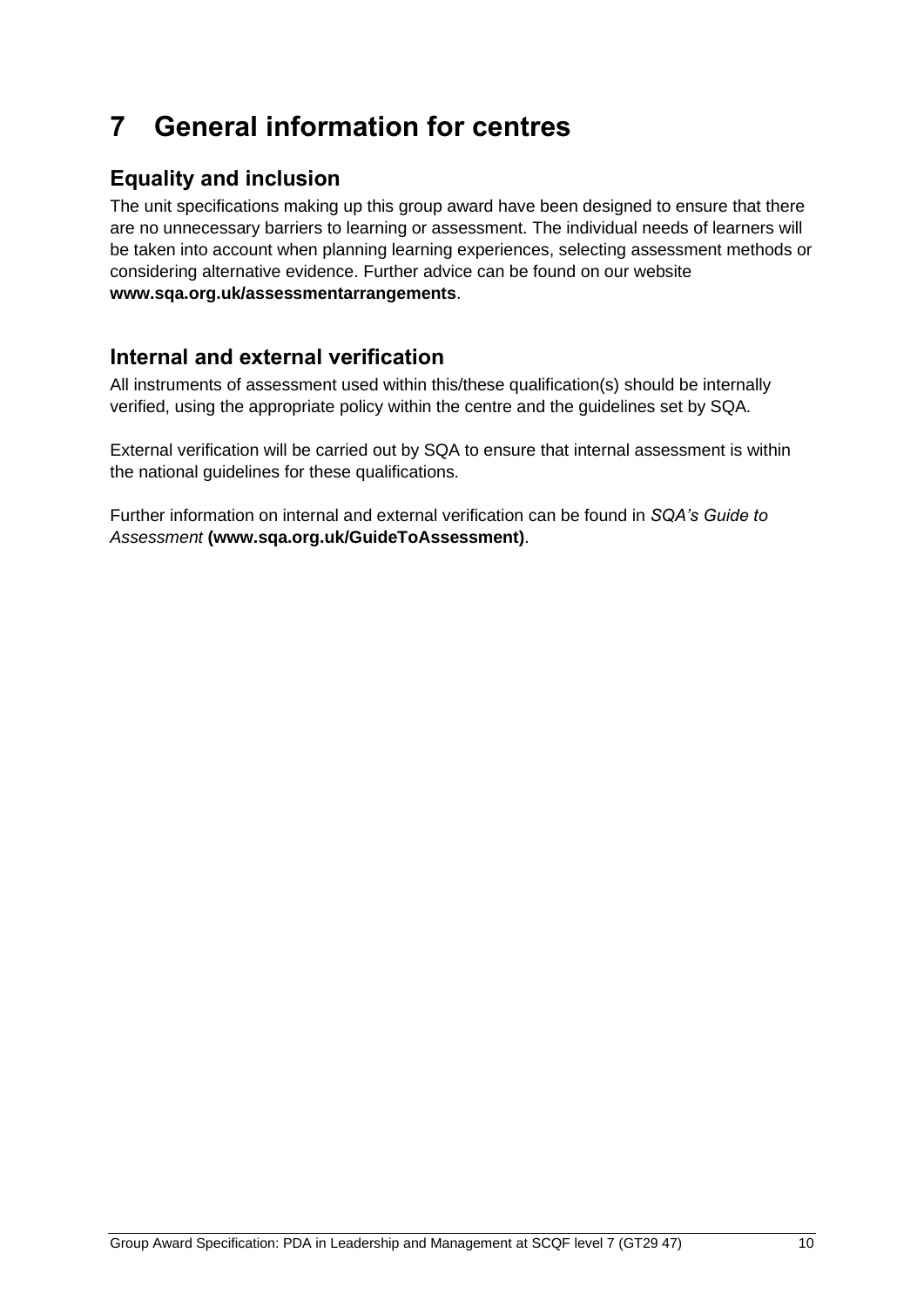## <span id="page-12-0"></span>**8 Glossary of terms**

**Embedded Core Skills:** is where the assessment evidence for the unit also includes full evidence for complete Core Skill or Core Skill components. A learner successfully completing the unit will be automatically certificated for the Core Skill. (This depends on the unit having been successfully audited and validated for Core Skills certification.)

**Finish date:** The end of a group award's lapsing period is known as the finish date. After the finish date, the group award will no longer be live and the following applies:

- ♦ learners may not be entered for the group award
- the group award will continue to exist only as an archive record on the Awards Processing System (APS)

**Lapsing date:** When a group award is entered into its lapsing period, the following will apply:

- $\bullet$  the group award will be deleted from the relevant catalogue
- the group award specification will remain until the qualification reaches its finish date at which point it will be removed from SQA's website and archived
- no new centres may be approved to offer the group award
- centres should only enter learners whom they expect to complete the group award during the defined lapsing period

**SQA credit value:** The credit value allocated to a unit gives an indication of the contribution the unit makes to an SQA group award. An SQA credit value of 1 given to an SQA unit represents approximately 40 hours of programmed learning, teaching and assessment.

**SCQF:** The Scottish Credit and Qualification Framework (SCQF) provides the national common framework for describing all relevant programmes of learning and qualifications in Scotland. SCQF terminology is used throughout this guide to refer to credits and levels. For further information on the SCQF visit the SCQF website at **[www.scqf.org.uk](http://www.scqf.org.uk/)**.

**SCQF credit points:** SCQF credit points provide a means of describing and comparing the amount of learning that is required to complete a qualification at a given level of the Framework. One National unit credit is equivalent to 6 SCQF credit points. One National unit credit at Advanced Higher and one SQA Advanced unit credit (irrespective of level) is equivalent to 8 SCQF credit points.

**SCQF levels:** The level a qualification is assigned within the framework is an indication of how hard it is to achieve. The SCQF covers 12 levels of learning. SQA Advanced Certificates and Diplomas are available at SCQF levels 7 and 8 respectively. SQA Advanced units will normally be at levels 6–9 and graded units will be at levels 7 and 8. National Qualification group awards are available at SCQF levels 2–6 and will normally be made up of National units which are available from SCQF levels 2–7.

**Signposted Core Skills:** refers to opportunities to develop Core Skills arise in learning and teaching but are not automatically certificated.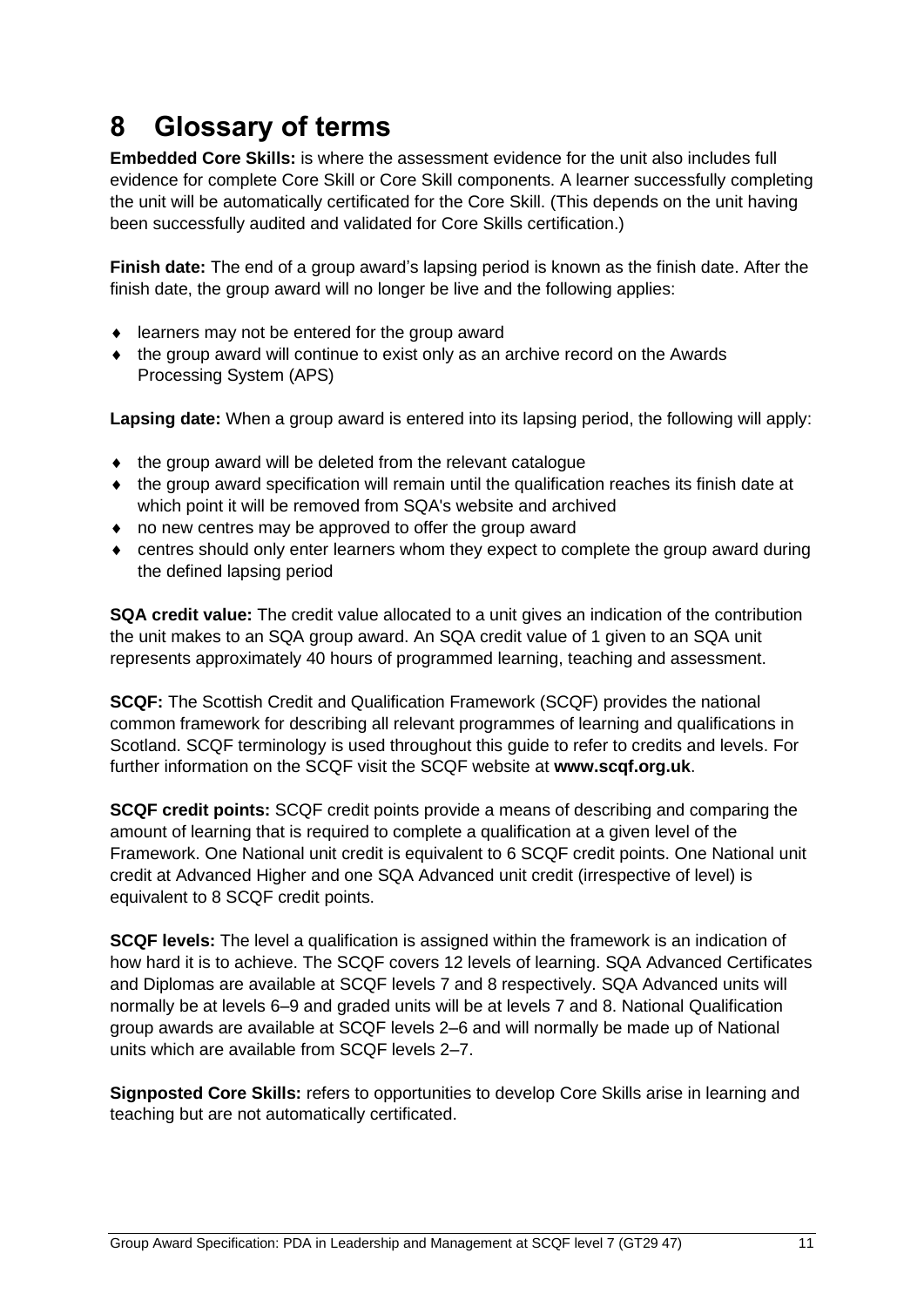### **History of changes**

It is anticipated that changes will take place during the life of the qualification and this section will record these changes. This document is the latest version and incorporates the changes summarised below. Centres are advised to check SQA's APS Navigator to confirm they are using the up-to-date qualification structure.

**NOTE:** Where a unit is revised by another unit:

- No new centres may be approved to offer the unit which has been revised.
- Centres should only enter learners for the unit which has been revised where they are expected to complete the unit before its finish date.

| <b>Version</b><br>number | <b>Description</b> | <b>Date</b> |
|--------------------------|--------------------|-------------|
|                          |                    |             |
|                          |                    |             |
|                          |                    |             |
|                          |                    |             |
|                          |                    |             |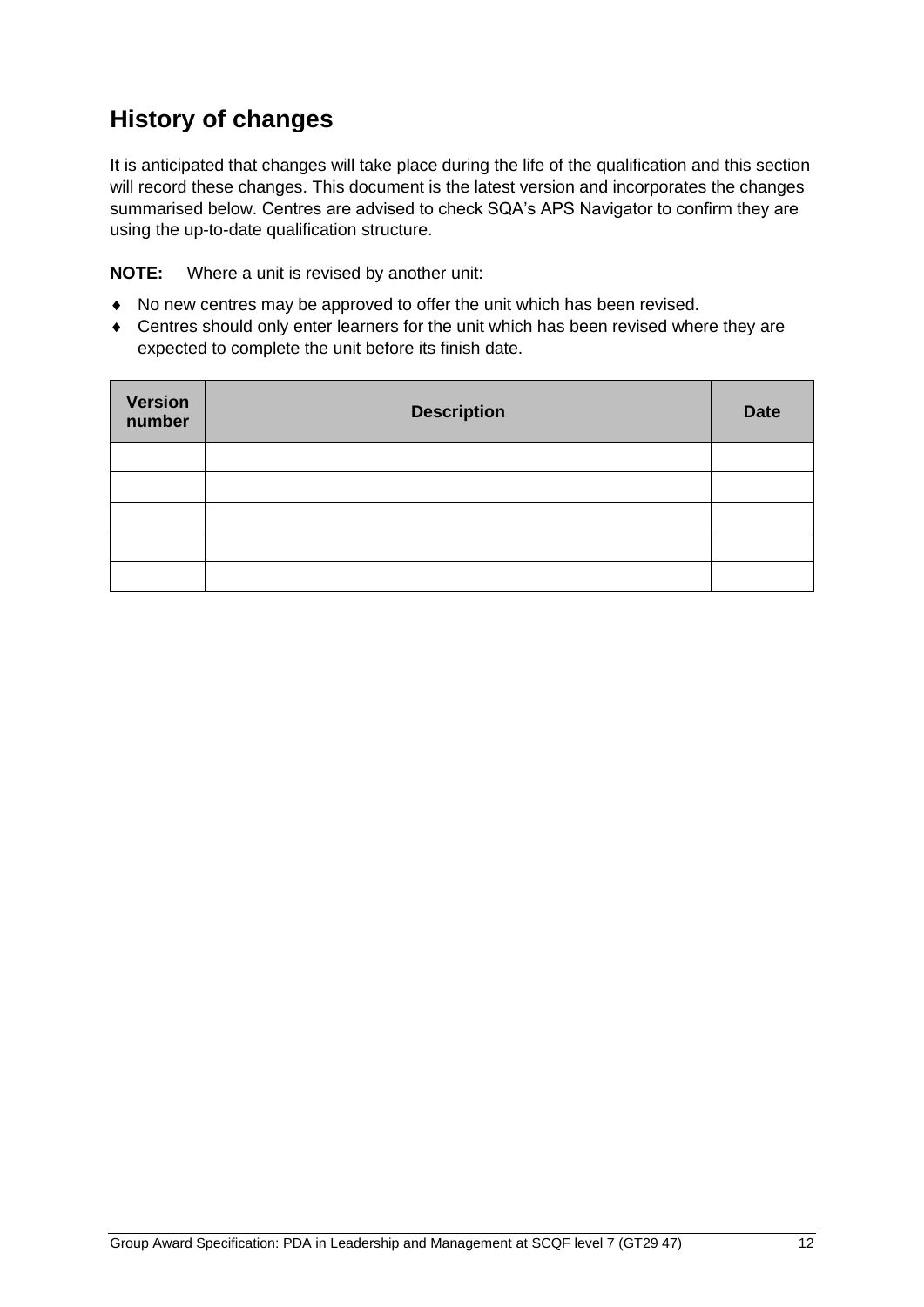## <span id="page-14-0"></span>**9 General information for learners**

This section will help you decide whether this is the qualification for you by explaining what the qualification is about, what you should know or be able to do before you start, what you will need to do during the qualification, and what opportunities there are for further learning and employment.

The Professional Development Award (PDA) in Leadership and Management at SCQF level 7 is aimed at team leaders, first line and middle managers, and individuals aspiring to these roles.

The SQA Advanced units in the award develop your management and leadership skills and knowledge but you don't need to be in an actual management position to achieve them. SQA Advanced units can be used by those aspiring to managerial roles.

The PDA in Leadership and Management consists of two units — one mandatory unit and one optional unit — the combination of which addresses areas and skills which are common to many leadership and management roles. There is a wide range of units available in each PDA allowing you to choose which units best meet your particular needs.

You will be guided through the units by a tutor/assessor who will help you plan for assessment and will advise and help you on how to prove that you can meet the standards in the units.

The PDA is a qualification in its own right but it will also help you to progress to further leadership and management awards.

We hope that you enjoy undertaking the PDA and that it is a stimulating learning experience for you.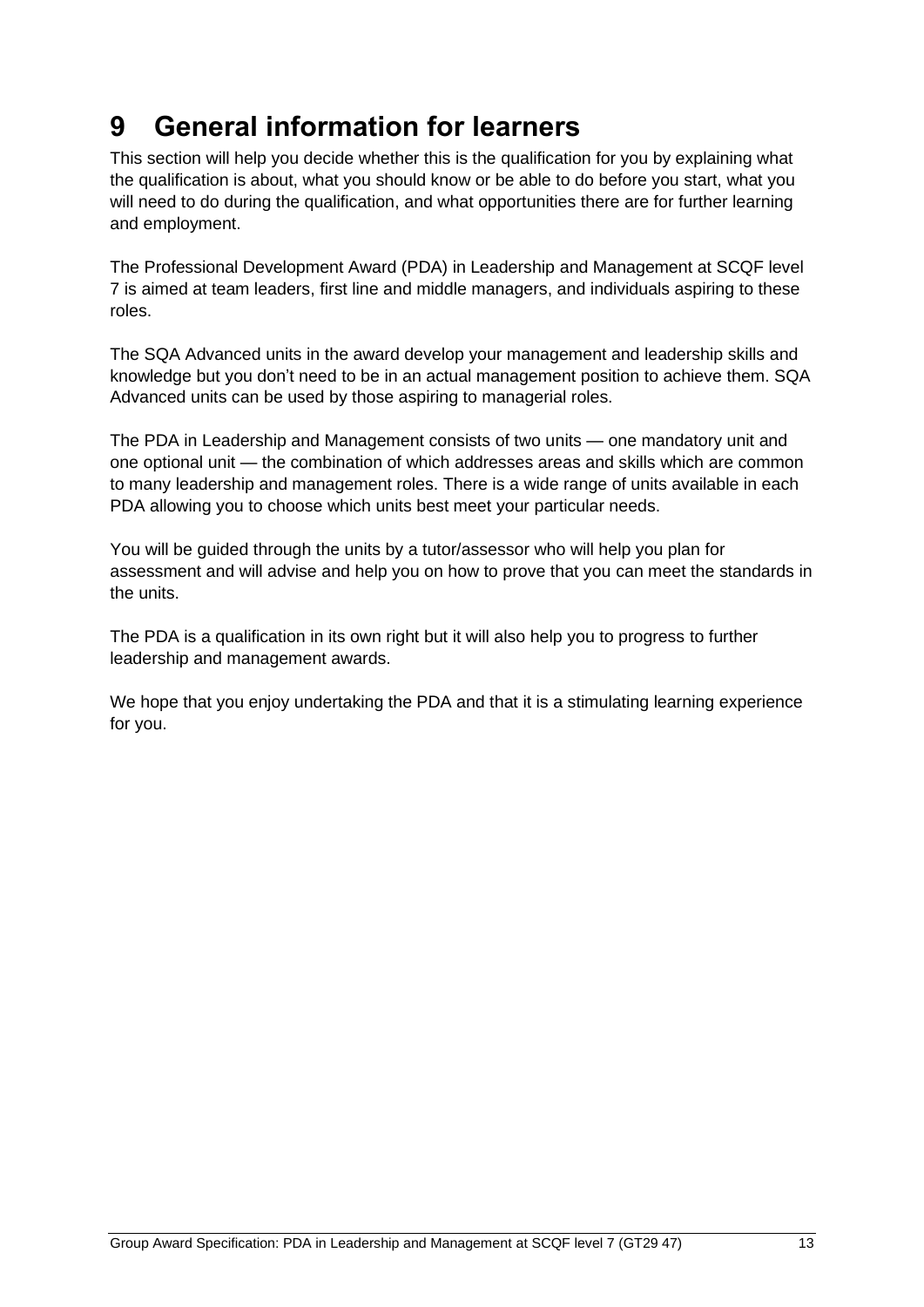*Appendix 1: Assessment Strategy for PDA in Leadership and Management*



# <span id="page-15-0"></span>**Assessment Strategy for PDA in Leadership and Management**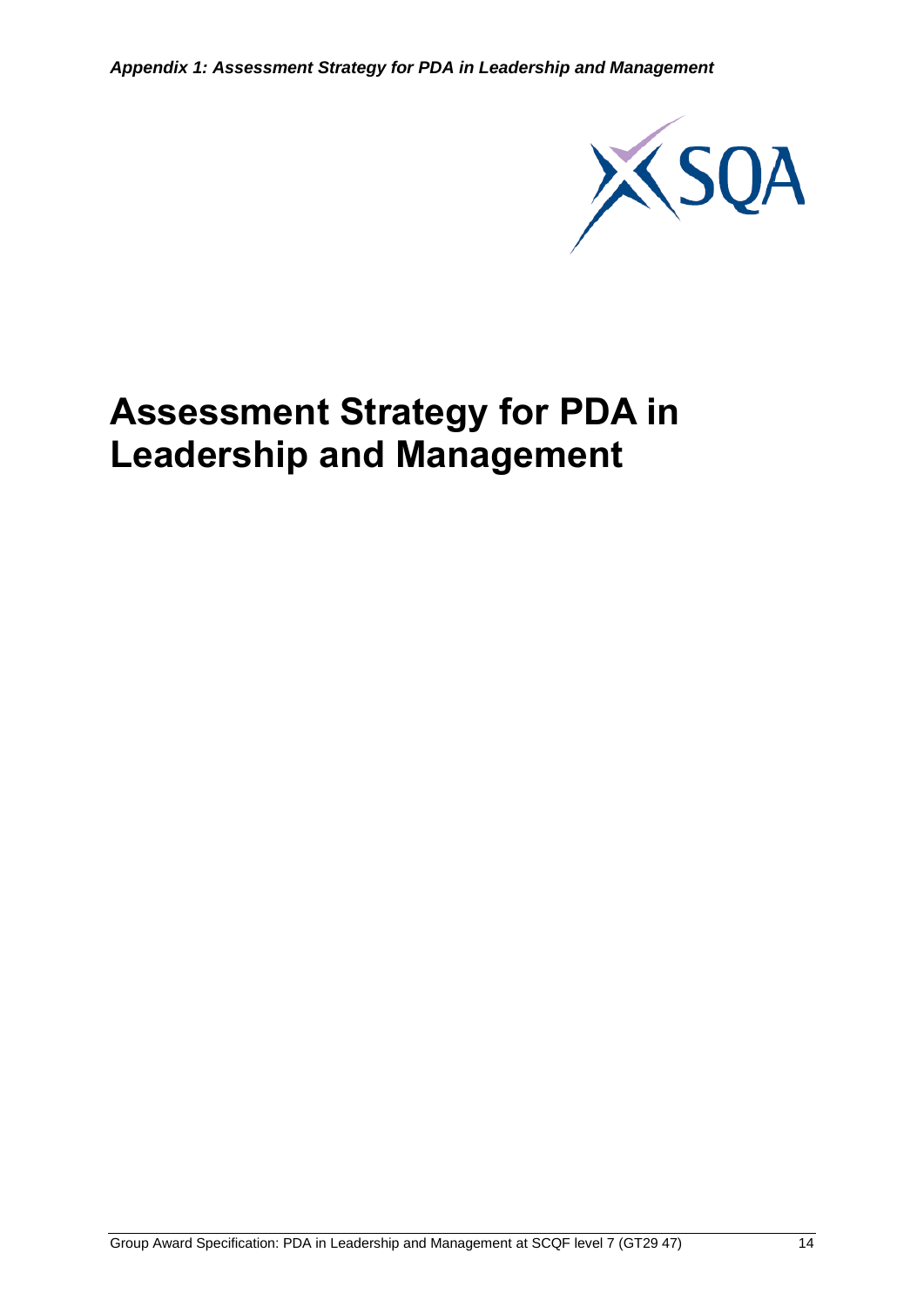### <span id="page-16-0"></span>**1 Introduction**

This Assessment Strategy provides the criteria SQA approved centres must meet for the assessment of the PDA in Leadership and Management.

This document outlines the criteria in relation to:

- requirements of assessors/tutors and internal verifiers
- evidence

### <span id="page-16-1"></span>**2 Requirements of assessors/tutors and internal verifiers**

#### <span id="page-16-2"></span>**2.1 Assessors**

The primary responsibility of an assessor is to assess candidates' performance in a range of tasks and to ensure the evidence submitted by the candidate meets the requirements of the assessment criteria.

It is important that an assessor can recognise competence as specified by the national standard. Assessors therefore need to have a thorough understanding of assessment and quality assurance practices, as well as have in-depth technical understanding related to the qualifications for which they are assessing candidates.

To assess candidates undertaking a PDA in Leadership and Management, assessors must be:

- competent in the subject/occupational area to a level appropriate to the qualification
- competent in assessment of the type involved in the qualification
- $\bullet$  familiar with the procedures and documentation for the qualification

#### <span id="page-16-3"></span>**2.2 Internal verifiers**

The primary responsibility of internal verifiers is to assure the quality and consistency of assessments by assessors. Internal Verifiers therefore need to have a thorough understanding of quality assurance and assessment practices, as well as sufficient technical understanding of the qualifications that they are internally verifying.

To internally verify a PDA in Leadership and Management, internal verifiers must be:

- competent in the subject/occupational area to a level appropriate to the qualification
- competent in internal verification of the type involved in the qualification
- familiar with the procedures and documentation for the qualification